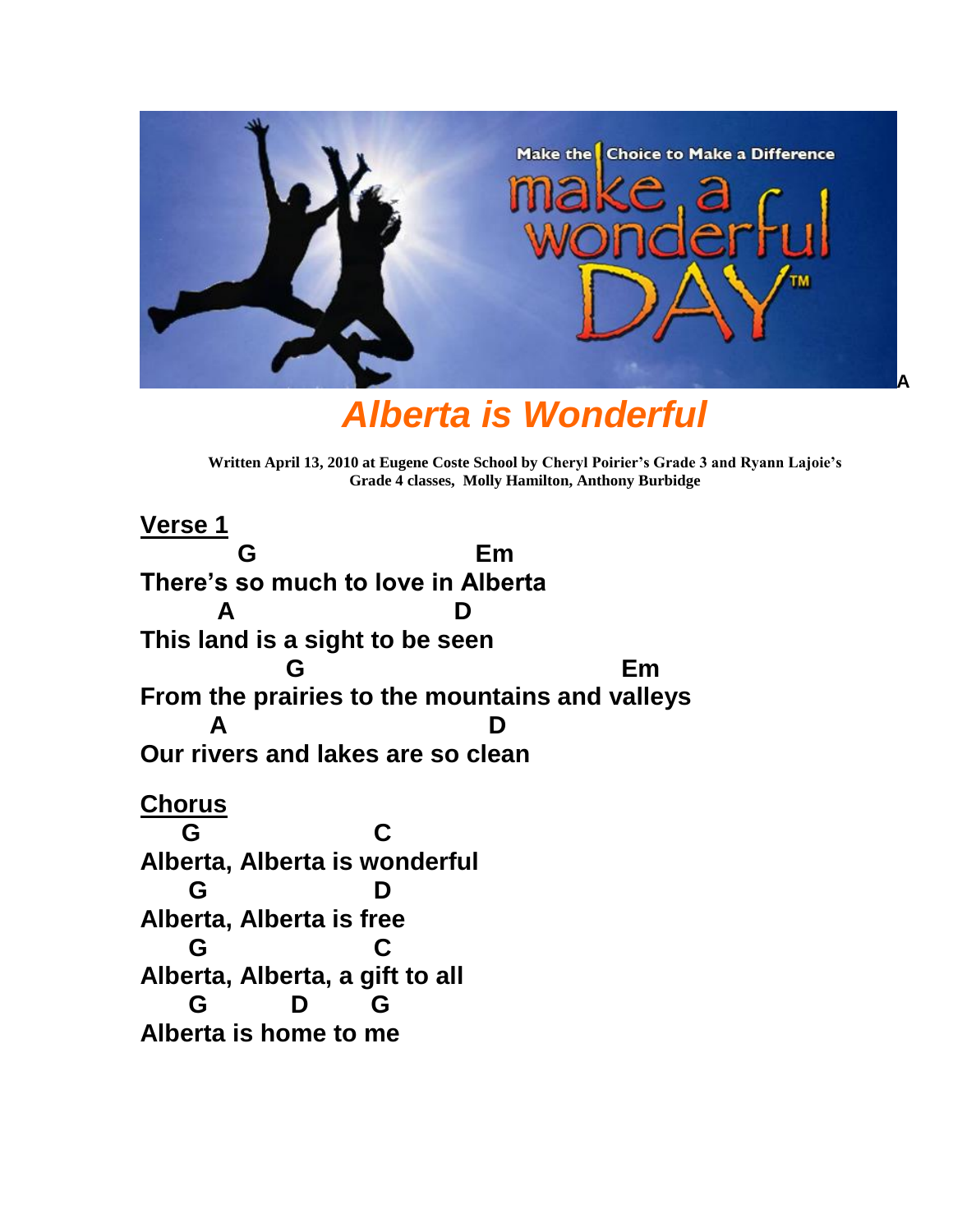**Verse 2 G** Em **There's so much to love in Alberta A D From Calgary down to the Hat G** Em **Edmonton, Banff and Drumheller A D From Lethbridge up to Fort Mac**

**Chorus G C Alberta, Alberta is wonderful G D Alberta, Alberta is free G C Alberta, Alberta, a gift to all G D G Alberta is home to me**

**Verse 3 G** Em **There's so much to love in Alberta A D It's a great place for people to ski G** Em **There's hockey and soccer and bike riding A D It's the best place for you and for me**